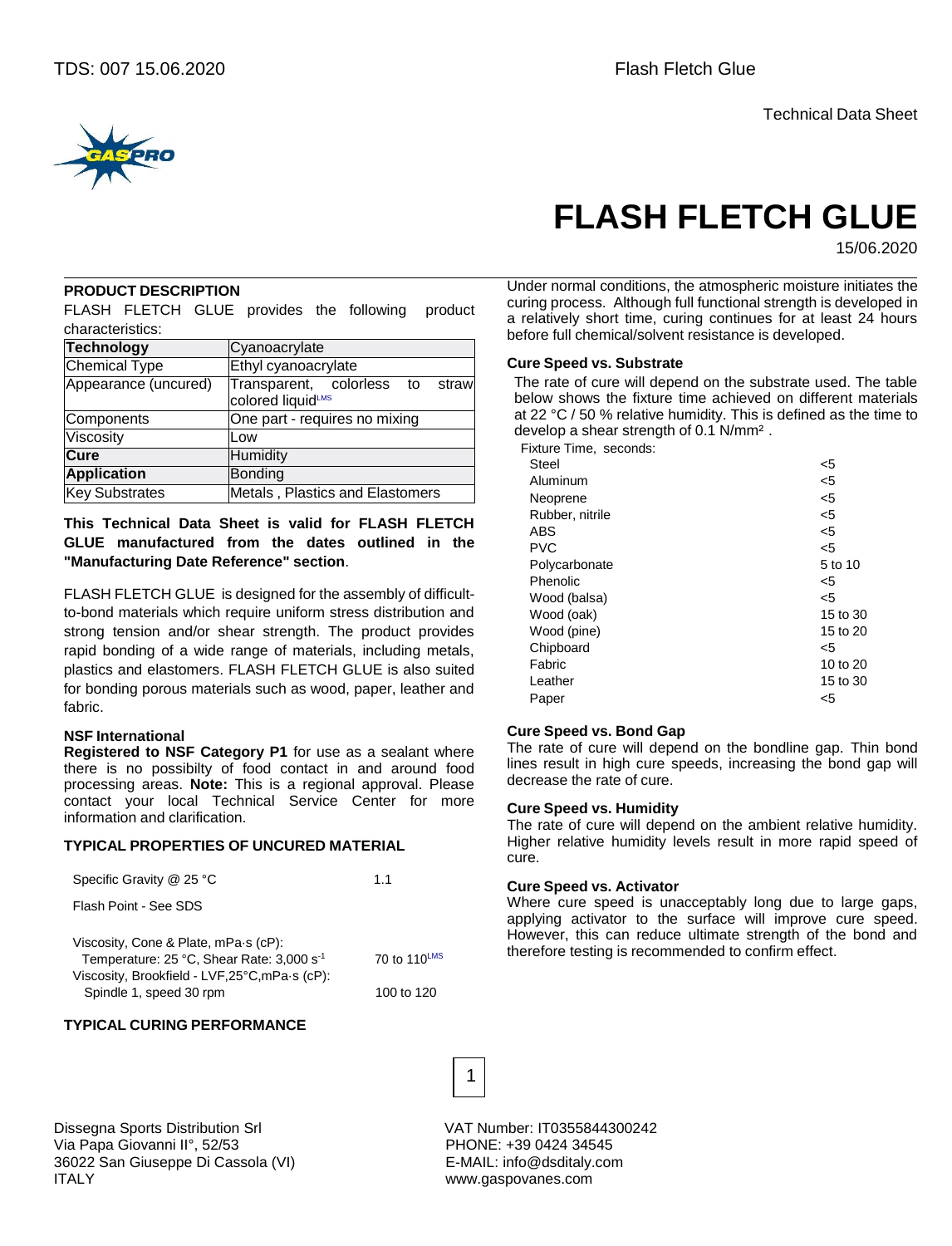**TYPICAL PERFORMANCE OF CURED MATERIAL**

### **Heat Aging**

Aged at temperature indicated and tested @ 22 °C

#### **Adhesive Properties** Cured for 10 seconds @ 22 °C Tensile Strength, ISO 6922: Buna-N N/mm<sup>2</sup> ≥6.9<sup>LMS</sup> Cured for 72 hours @ 22 °C Tensile Strength, ISO 6922: (psi) (≥1,000) Buna-N N/mm² 13.7 (psi) (1,900) Lap Shear Strength, ISO 4587: 125 100 50 25  $0 +$ **% Initial Strength @ 22 °C** Steel (grit blasted) N/mm<sup>2</sup> 20 (psi) (2,900) Aluminum (etched) N/mm² 12.4 (psi) (1,800) Zinc dichromate  $N/mm^2$  2.5<br>ABS \* Manm<sup>2</sup> 75  $\begin{array}{rcl} \star \ \textsf{Wgym^2} & \textsf{\small (360)} \ \textsf{A}\textsf{9} & \textsf{1} & \textsf{1} & \textsf{1} \ \textsf{A}\textsf{9} & \textsf{1} & \textsf{1} & \textsf{1} \ \textsf{A}\textsf{9} & \textsf{1} & \textsf{1} & \textsf{1} \ \textsf{1} & \textsf{1} & \textsf{1} & \textsf{1} \ \textsf{1} & \textsf{1} & \textsf{1} & \textsf{1} \ \textsf{1} & \textsf{1} & \textsf{1} & \textsf{1} \ \textsf{$  $(1,090)$ PVC \* N/mm<sup>2</sup> 10 \* (psi) (1,450) Phenolic  $*$  N/mm<sup>2</sup> 12.6 \* (psi) (1,820) Polycarbonate \* N/mm<sup>2</sup> 9.6 \* (psi) (1,400) Nitrile  $N/mm^2$  1.2

\* (psi) (170)<br>\* N/mm<sup>2</sup> 1.1

\* (psi) (160)

Neoprene \* N/mm<sup>2</sup> 1.1

Block Shear Strength, ISO 13445:

| Polycarbonate | N/mm <sup>2</sup> 11     |                   |  |
|---------------|--------------------------|-------------------|--|
|               |                          | $(psi)$ $(1,600)$ |  |
| <b>ABS</b>    | $*$ N/mm <sup>2</sup> 23 |                   |  |
|               | * (psi) $(3,340)$        |                   |  |
| <b>PVC</b>    | $N/mm2$ 2.6              |                   |  |
|               | (psi)                    | (380)             |  |
| Phenolic      | * $N/mm^2$ 21.3          |                   |  |
|               | * (psi)                  | (3,090)           |  |
|               |                          |                   |  |

\* substrate failure

#### **TYPICAL ENVIRONMENTAL RESISTANCE**

Cured for 1 week @ 22 °C Lap Shear Strength, ISO 4587: Steel (grit blasted)

#### **Hot Strength**

**%**ີທ

80

| $S$ <sub>Tested at temperature</sub> |  |  |  |  |
|--------------------------------------|--|--|--|--|
| 140                                  |  |  |  |  |
|                                      |  |  |  |  |
|                                      |  |  |  |  |

Dissegna Sports Distribution Srl VAT Number: IT035584300242 Via Papa Giovanni Paolo II°, 52/53 PHONE: +39 0424 34545 36022 San Giuseppe Di Cassola (VI) E-MAIL: info@dsditaly.com ITALY www.gasprovanes.com



#### **Chemical/Solvent Resistance**

|                   |    | % of initial strength |      |       |  |
|-------------------|----|-----------------------|------|-------|--|
| Environment       | °C | 100h                  | 500h | 1000h |  |
| Motor oil         | 40 | 115                   | 85   | 85    |  |
| Unleaded gasoline | 22 | 85                    | 90   | 95    |  |
| Water             | 22 | 75                    | 80   | 75    |  |
| Water/glycol      | 22 | 85                    | 75   | 65    |  |
| Ethanol           | 22 | 100                   | 110  | 130   |  |
| Isopropanol       | 22 | 115                   | 100  | 120   |  |
| 98% RH            | 40 | 80                    | 65   | 65    |  |

#### **Chemical/Solvent Resistance**

Aged under conditions indicated and tested @ 22°C. Lap Shear Strength, ISO 4587, Polycarbonate

|                    |    | % of initial strength |       |       |  |
|--------------------|----|-----------------------|-------|-------|--|
| <b>Environment</b> | °C | 100 h                 | 500 h | 1000h |  |
| Air                | 22 | 110                   | 120   | 115   |  |
| 98% RH             | 40 | 110                   | 120   | 105   |  |

#### **GENERAL INFORMATION**

**This product is not recommended for use in pure oxygen and/or oxygen rich systems and should not be selected asa sealant for chlorine or other strong oxidizing materials.**

**For safe handling information on this product, consult the Safety Data Sheet (SDS).**

#### **Directions for use:**

2

- 1. Bond areas should be clean and free from grease.
- 2. Flash Fletch Glue Activator may be used if necessary. Apply it to one bond surface.Allow the Activator to